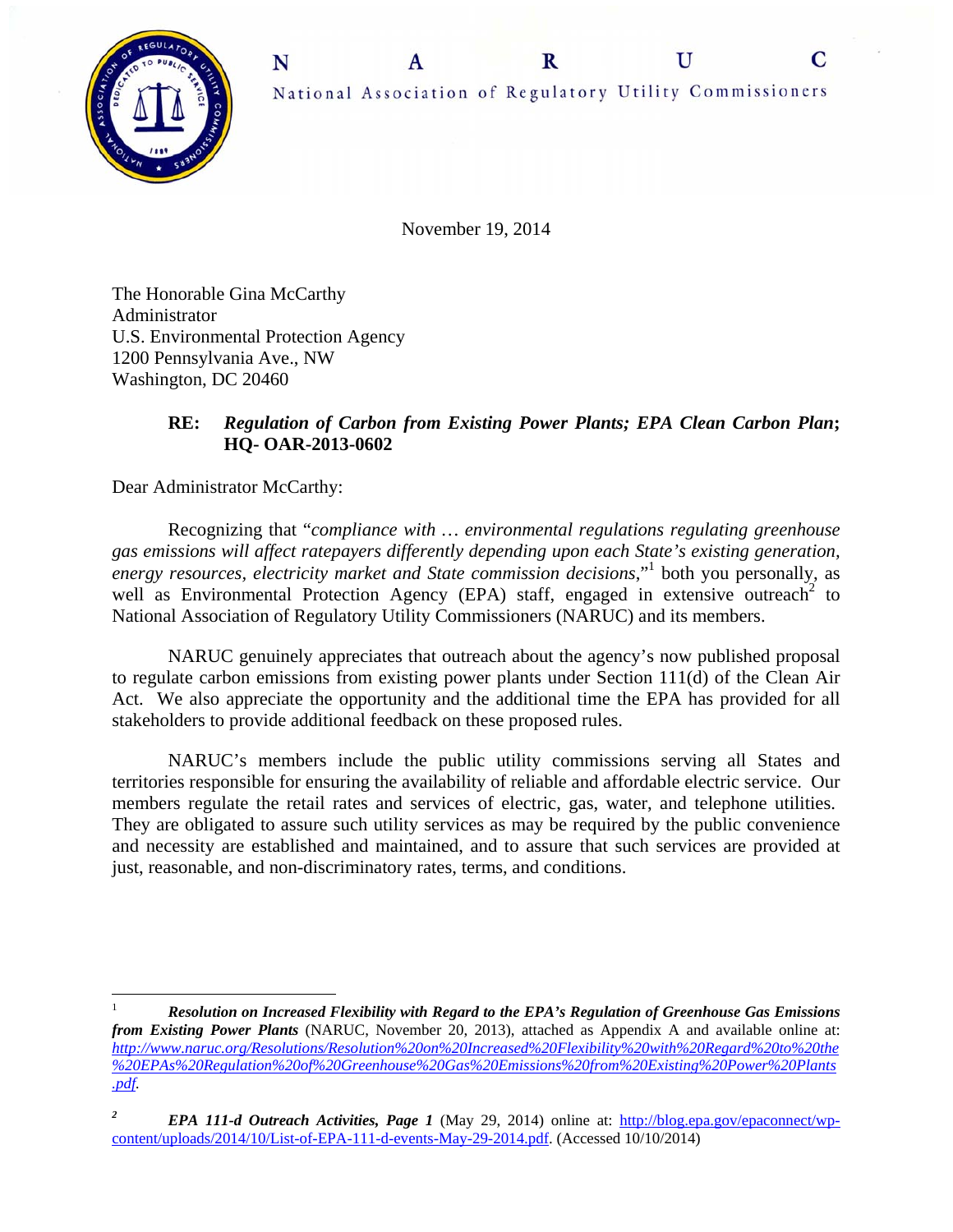NARUC is *sui generis* and recognized by Congress in several statutes,<sup>3</sup> consistently by Article III Courts<sup>4</sup> as well as a host of federal agencies, including the EPA,<sup>5</sup> as the proper entity to represent the collective interests of State utility commissions*.*

In part, as a result of the EPA's early outreach, on November 20, 2013, prior to the June 2014 release of the agency's draft guidelines, NARUC passed a *Resolution on Increased Flexibility with Regard to the EPA's Regulation of Greenhouse Gas Emissions from Existing Power Plants.* The resolution is attached as Appendix A to this letter.

The resolution highlights the diversity among States in the options and authorities they have available to address any EPA rule or guideline, noting, *inter alia*, specifically that:

*Many States have: 1) implemented mandatory and/or voluntary renewable portfolio/energy standards, 2) implemented energy efficiency and/or peak load reduction programs, 3) experienced significant retirements of coal based generating plants and/or 4) mandated emission reductions programs; all of which have already contributed to a reduction in GHG emissions; and* 

*It may be in the best interest of ratepayers to maintain the operation of certain existing coal-based electricity generating plants that meet environmental performance requirements for priority pollutants for a period of time; and* 

 $\overline{a}$ 3 See 47 U.S.C. § 410(c) (1971) (Congress designated NARUC to nominate members of Federal-State Joint Board to consider issues of common concern); See also 47 U.S.C. § 254 (1996); See also *NARUC, et al. v. ICC*, 41 F.3d 721 (D.C. Cir 1994) (where this Court explains "Carriers, to get the cards, applied to…(NARUC), an interstate umbrella organization that, as envisioned by Congress, played a role in drafting the regulations that the ICC issued to create the "bingo card" system.)

<sup>4</sup> See, e.g., *United States v. Southern Motor Carrier Rate Conference, Inc*., 467 F. Supp. 471 (N.D. Ga. 1979), aff'd 672 F.2d 469 (5th Cir. 1982), aff'd en banc on reh'g, 702 F.2d 532 (5th Cir. 1983), rev'd on other grounds, 471 U.S. 48 (1985) (where the U.S. Supreme Court notes: "The District Court permitted . . . (NARUC) . . . to intervene as a defendant. Throughout this litigation, the NARUC has represented the interests of the Public Service Commission's of those States in which the defendant rate bureaus operate." 471 U.S. 52, n. 10. See also, *Indianapolis Power and Light Co. v. ICC*, 587 F.2d 1098 (7th Cir. 1982); *Washington Utilities and Transportation Commission v. FCC*, 513 F.2d 1142 (9th Cir. 1976); Compare, *NARUC v. Federal Energy Regulatory Commission*, 475 F.3d 1277 (D.C. Cir. 2007); *NARUC v. DOE*, 851 F.2d 1424, 1425 (D.C. Cir. 1988); *NARUC v. Federal Communications Commission*, 737 F.2d 1095 (D.C. Cir. 1984), cert. denied, 469 U.S. 1227 (1985).

<sup>5</sup> See, e.g., *EPA Administrator Lisa P. Jackson, Remarks to NARUC* (02/17/2010), available online at: http://yosemite.epa.gov/opa/admpress.nsf/12a744ff56dbff8585257590004750b6/e373453ce486f853852576cd005ad cc7!opendocument ("Building strong, working partnerships with the states is one of my top priorities."), *EPA and NARUC Announce Energy Efficiency and Renewable Energy Projects with Six States* (02/16/225) at: http://yosemite.epa.gov/opa/admpress.nsf/b1ab9f485b098972852562e7004dc686/d1a603bc8fe4de9285256faa00745 c34!OpenDocument; *Consolidated Water Rates: Issues and Practices in Single-Tariff Pricing (Sept 1999) – A joint Publication of the U.S. Environmental Protection Agency and the National Association of Regulatory Utility Commissioner*s, at: http://www.epa.gov/ogwdw000/utilities/stptitle.pdf. Compare, Atomic Safety and Licensing Board *Memorandum and Order* (Granting Intervention to Petitioners and Denying Withdrawal Motion), LBP-10-11, *In the Matter of U.S. Department of Energy (High Level Waste Repository)* Docket No. 63-001-HLW; ASLBP No. 09-892-HLW-CABO4, mimeo at 31 (June 29, 2010) ("We agree with NARUC that, because state utility commissioners are responsible for protecting ratepayers' interests and overseeing the operations of regulated electric utilities, these economic harms constitute its members' injury-in-fact.")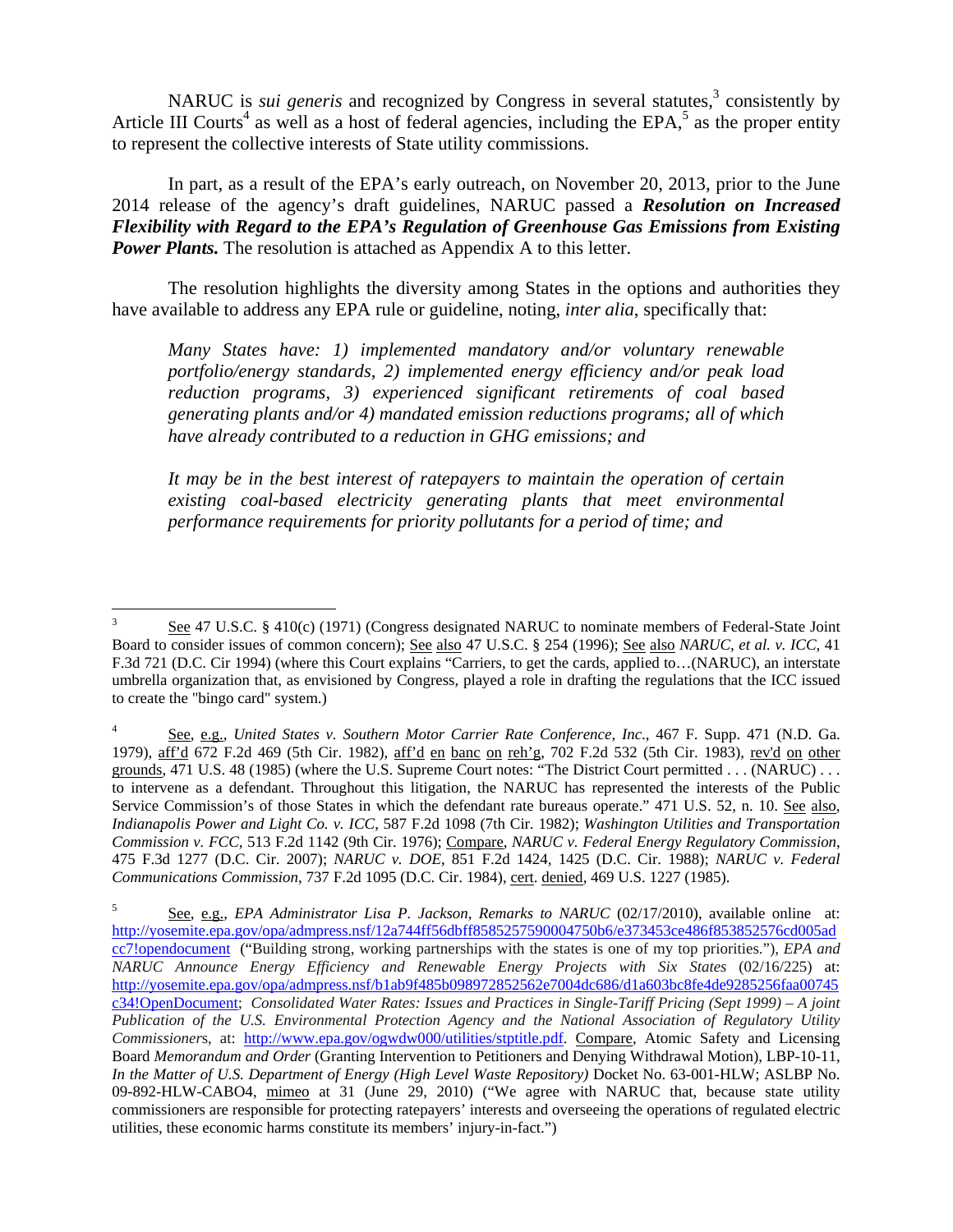*States rely on EPA to issue a procedure under Section 111(d) that reflects the best system or systems of emission reductions that has been adequately demonstrated at affected facilities; and* 

*State utility regulators have jurisdiction over decisions regarding integrated resource planning and/or resource adequacy, processes which ultimately determine the mixes of fuels and resources in State generation portfolios, which differ from State to State; and* 

*States have different mixes of fuels and resources in their existing generation portfolios; and* 

*States have achieved different levels of GHG reductions to date, and have diverse economies and face different economic conditions, including States with energy intensive manufacturing industries that provide goods for the entire nation.* 

Citing these differences, the November 2013 resolution $6$  urges the EPA, in developing any emissions guidelines for regulating carbon emissions from existing power plants, to assure any guidelines:

*[R]ecognize the primacy of States [and] rely on both State utility and environmental regulators to lead the creation of emission performance systems that reflect the policies, energy needs, resource mix, economic conditions of each State and region; and* 

*[Are] flexible enough to allow States individually or regionally to take into account, when establishing standards of performance, the different makeup of existing power generation in each State and region; and* 

*[A]void GHG emissions reductions that are not feasible; and* 

 $\overline{a}$ 

*[P]rovide sufficiently flexible compliance pathways or mechanisms that recognize State and regional variations to achieve the most cost-effective emissions reductions in each State; and* 

*[R]ecognize and credit States' emissions reduction achievements to date, recognize any and all existing State emission reduction programs, and . . . not intrude on the States' jurisdiction over decisions regarding integrated resource planning and/or resource adequacy or otherwise mandate specific modifications to the mix of fuels and resources in existing and future State generation portfolios.* 

<sup>6</sup> This resolution follows two earlier resolutions that stress the need for EPA to build in any rules the flexibility required to minimize costs to consumers and to maintain reliability. See, e.g., *Resolution on Increased Flexibility for the Implementation of EPA Rulemakings* (NARUC July 20, 2011), available online at: http://www.naruc.org/Resolutions/Resolution%20on%20Increased%20Flexibility%20for%20the%20Implementatio n%20of%20EPA%20Rulemakings.pdf; *Resolution on the Role of State Regulatory Policies in the Development of Federal Environmental Regulations* (NARUC February 16, 2011), available online at: http://www.naruc.org/Resolutions/Resolution%20on%20the%20Role%20of%20State%20Regulatory%20Policies% 20in%20Development%20of%20Fed%20Enviro%20Regs.pdf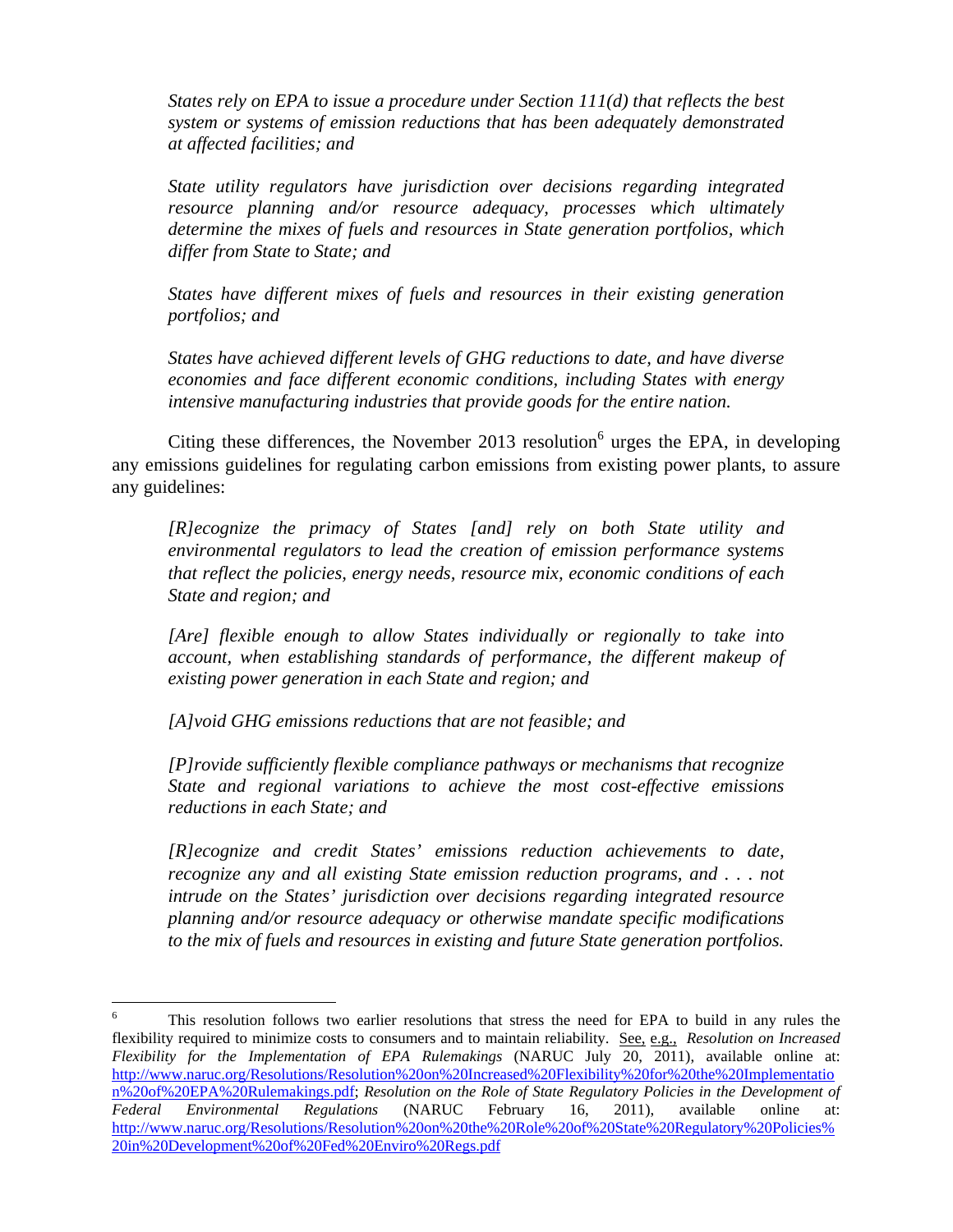Subsequently, on November 19, 2014, NARUC passed two more resolutions that specifically target the EPA's proposed June 2014 guidelines.

The first*,* captioned: *Resolution Recognizing the Importance of Nuclear Power in Meeting Greenhouse Gas Goals,* urges the EPA, *"*to the extent it regulates carbon from existing power plants under Section 111(d) of the Clean Air Act" to adopt final GHG guidelines that:

*[W]ill encourage States to preserve, life-extend, and expand existing nuclear generation;* 

*[R]emove(s) the generic approximately 6 percent at-risk nuclear and nuclear under construction from the calculation of State-specific emissions targets; and* 

*[Allows States to] include in compliance plans and thus receive emissions credit related to all output of new nuclear capacity (including uprates of existing plants) that begins operating after the issuance date of the proposed rule.* 

The full text of that resolution is attached to this letter as Appendix B.

The second resolution passed by NARUC at that November 2014 meeting, titled **Resolution Regarding the Water-Energy Nexus**, points out that the treatment and delivery of water and wastewater services requires about four percent of all U.S. energy consumption each year and that policy makers at all levels are examining opportunities to achieve greater efficiencies in water and energy usage. The resolution, after detailing some of these options, urges the EPA in this proceeding to:

*[Provide States with] maximum flexibility to [i] support energy efficiency measures stemming from the water-energy nexus and [ii] incorporate those efforts, and their positive impacts on the environment, into any compliance plan that might emerge.* 

The full text of that resolution is attached to this letter as Appendix C.

NARUC urges EPA to incorporate these principles in any final guidelines adopted in this proceeding. If you have any questions regarding the resolution or NARUC's positions, please do not hesitate to contact me at (202) 898-2207, (jramsay@naruc.org), or NARUC's Assistant General Counsel, Holly Rachel Smith at (202) 898-1350, (hsmith@naruc.org). Thanks again for the opportunity to provide input. We look forward to working with EPA on these and other issues.

Respectfully Submitted,

 */s/ James Bradford Ramsay* General Counsel National Association of Regulatory Utility Commissioners

cc: *Acting Assistant Administrator Janet McCabe, Office of Air and Radiation (OAR) Joseph Goffman, Associate Assistant Administrator & Senior Counsel, OAR* 

**Attachments**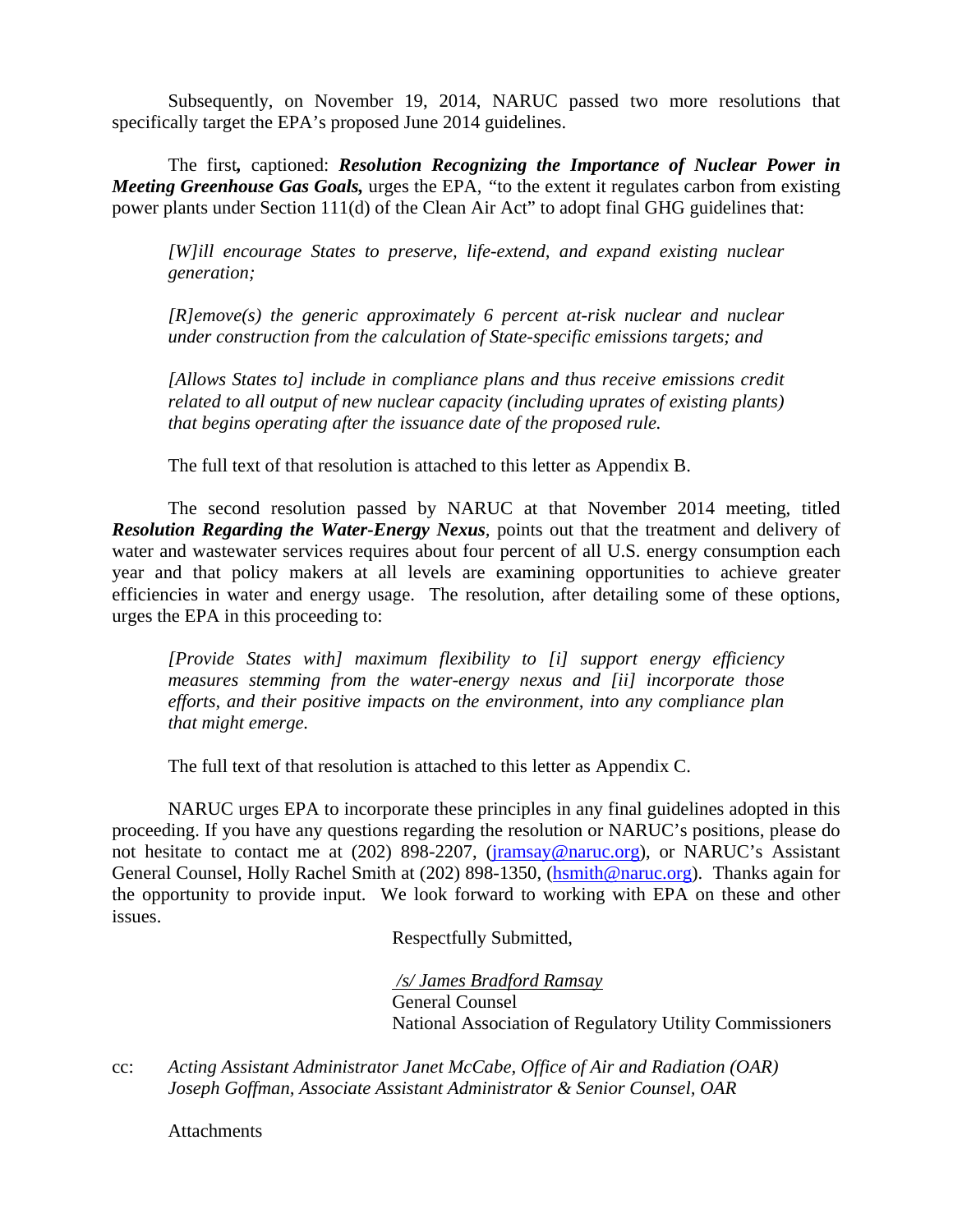#### *Appendix A*

### *Resolution on Increased Flexibility with Regard to the EPA's Regulation of Greenhouse Gas Emissions from Existing Power Plants*

**WHEREAS**, A reliable, affordable energy supply is vital to the nation's future economic growth, security, and quality of life; *and* 

**WHEREAS**, Compliance with expected environmental regulations regulating greenhouse gas (GHG) emissions will affect ratepayers differently depending upon each State's existing generation, energy resources, electricity market and State commission decisions; *and* 

**WHEREAS**, States have jurisdiction over the reliability and affordability of electricity provided to retail customers; *and* 

**WHEREAS**, Incorporating flexibility in the implementation of EPA regulations to allow for unique State or regional strategies can lessen generation cost increases because of improved planning, greater use of energy efficiency and demand-side resources, and orderly decisionmaking; *and* 

**WHEREAS**, NARUC at this time takes no position regarding the merits of EPA rulemakings for the purpose of regulating GHG from new or existing power plants; *and* 

**WHEREAS,** In 2009, President Obama made a pledge that by 2020, America would reduce its greenhouse gas emissions in the range of 17 percent below 2005 levels; *and* 

**WHEREAS,** The Regional Greenhouse Gas Initiative implemented by nine States is recognized as reducing emissions and provides a net consumer and economic benefit**;** *and* 

**WHEREAS,** Ten States have successfully implemented market-based emissions trading systems applicable to the electrical power sectors for the purpose of reducing emissions; *and* 

**WHEREAS**, Many States have: 1) implemented mandatory and/or voluntary renewable portfolio/energy standards, 2) implemented energy efficiency and/or peak load reduction programs, 3) experienced significant retirements of coal based generating plants and/or 4) mandated emission reductions programs; all of which have already contributed to a reduction in GHG emissions; *and*

**WHEREAS,** It may be in the best interest of ratepayers to maintain the operation of certain existing coal-based electricity generating plants that meet environmental performance requirements for priority pollutants for a period of time; *and* 

**WHEREAS**, On June 25, 2013, the President issued a memorandum to the U.S. EPA Administrator directing the EPA to:

- Issue proposed carbon pollution standards, regulations, or guidelines, as appropriate, for modified, reconstructed, and existing power plants by no later than June 1, 2014;
- Issue final standards, regulations, or guidelines as appropriate for modified, reconstructed and existing power plants by no later than June 1, 2015;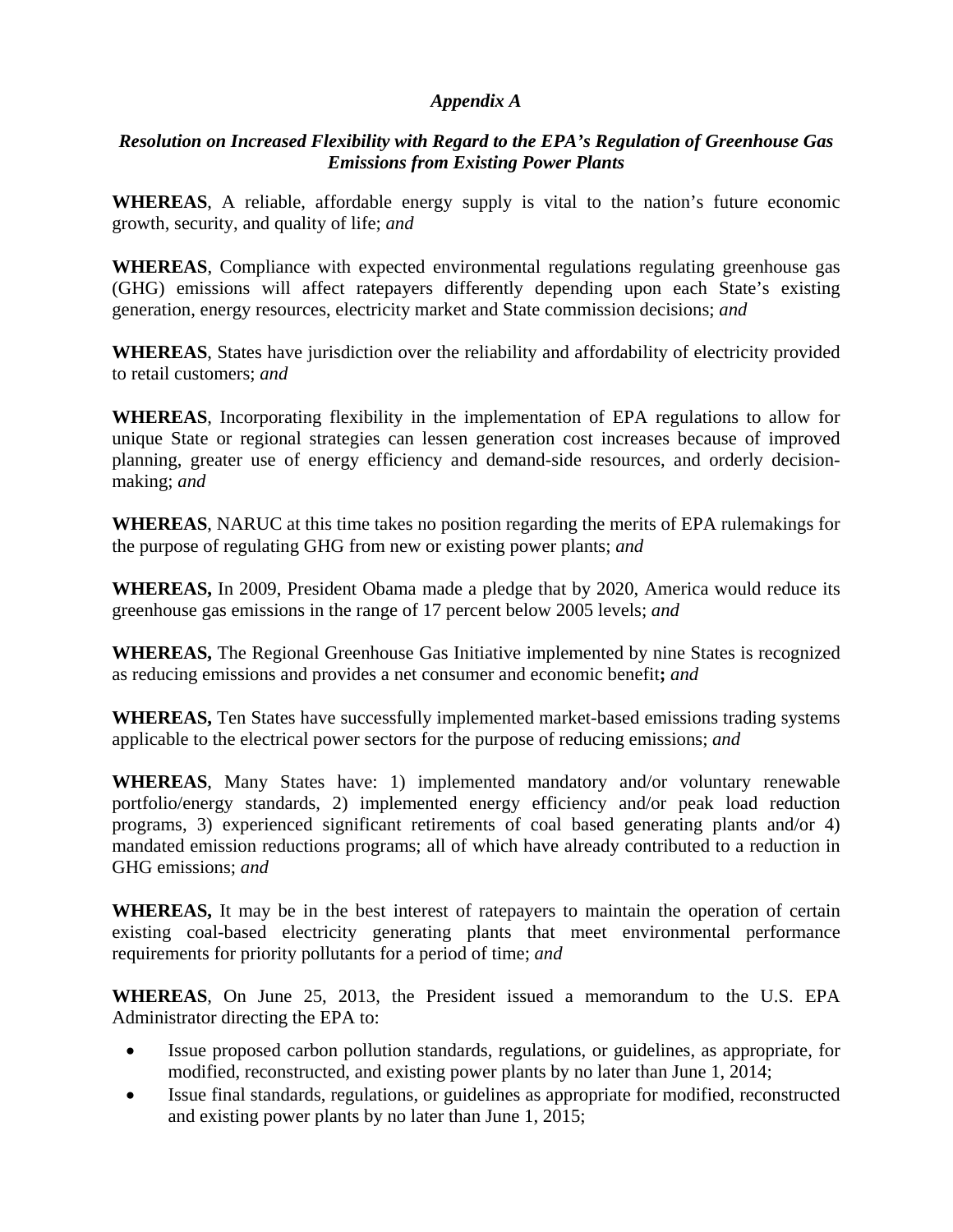Include in the guidelines addressing existing power plants a requirement that States submit to the U.S. EPA the implementation plans required under Section 111(d) of the Clean Air Act and its implementing regulations by no later than June 30, 2016; *and*

**WHEREAS**, The President instructed the EPA, in its efforts to address GHG emissions from modified, reconstructed and existing power plants to engage directly with States, and expressly recognized that States "will play a central role in establishing and implementing standards for existing power plants;" *and* 

**WHEREAS**, The President instructed the EPA to work with State agencies to "promote the reliable and affordable provision of electric power through the continued development and deployment of cleaner technologies and by increasing energy efficiency, including through stronger appliance efficiency standards and other measures;" *and* 

**WHEREAS**, Section 111(d)(1)(A) requires the EPA to establish a procedure under which each State shall submit to the Administrator a plan which establishes standards of performance for existing sources; *and* 

**WHEREAS**, Section  $111(d)(1)(B)$  requires: (1) the plan submitted by the State to provide for the implementation and enforcement of such standards of performance and (2) the Administrator to permit a State, in applying such standards of performance, "to take into consideration, among other factors, the remaining useful life of the existing source to which such standard applies;" *and* 

**WHEREAS**, The States rely on EPA to issue a procedure under Section 111(d) that reflects the best system or systems of emission reductions that has been adequately demonstrated at affected facilities; *and* 

**WHEREAS**, State utility regulators have jurisdiction over decisions regarding integrated resource planning and/or resource adequacy, processes which ultimately determine the mixes of fuels and resources in State generation portfolios, which differ from State to State; *and*

**WHEREAS**, States have different mixes of fuels and resources in their existing generation portfolios; *and* 

**WHEREAS**, States have achieved different levels of GHG reductions to date, and have diverse economies and face different economic conditions, including States with energy intensive manufacturing industries that provide goods for the entire nation; *now, therefore be it* 

**RESOLVED**, That the National Association of Regulatory Utility Commissioners, convened at its  $125<sup>th</sup>$  Annual Meeting in Orlando, Florida, urges the EPA, in developing any emissions guidelines for regulating carbon emissions from existing power plants, to recognize the primacy of States to rely on both State utility and environmental regulators to lead the creation of emission performance systems that reflect the policies, energy needs, resource mix, economic conditions of each State and region; *and be it further*

**RESOLVED**, That the guidelines should be flexible enough to allow States individually or regionally to take into account, when establishing standards of performance, the different makeup of existing power generation in each State and region; *and be it further*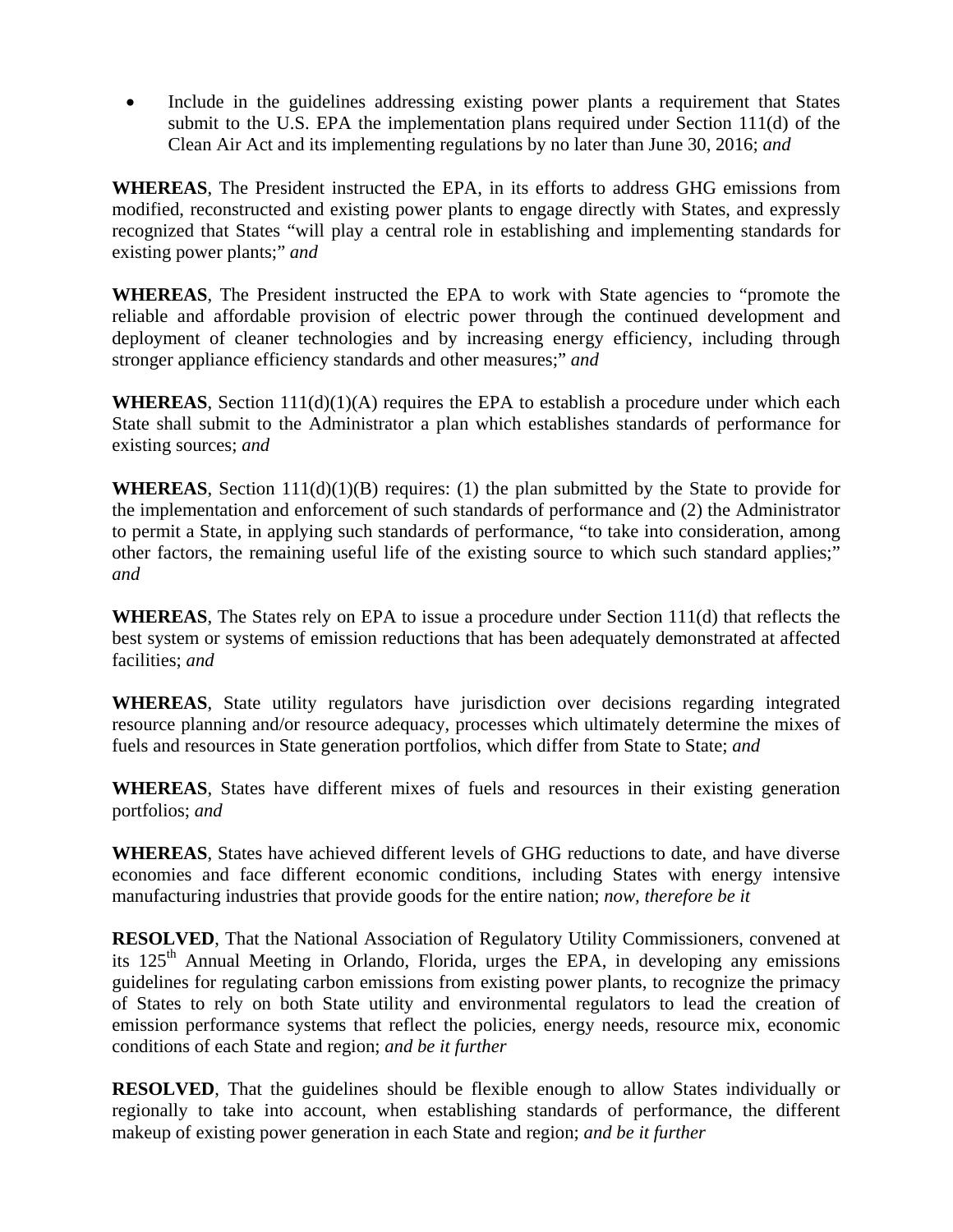**RESOLVED**, That the States need EPA under the relevant statutory factors, to issue guidelines that avoid GHG emissions reductions that are not feasible; *and be it further* 

**RESOLVED**, That the guidelines should provide sufficiently flexible compliance pathways or mechanisms that recognize State and regional variations to achieve the most cost-effective emissions reductions in each State; *and be it further*

**RESOLVED,** That the guidelines recognize and credit States' emissions reduction achievements to date, recognize any and all existing State emission reduction programs, and shall not intrude on the States' jurisdiction over decisions regarding integrated resource planning and/or resource adequacy or otherwise mandate specific modifications to the mix of fuels and resources in existing and future State generation portfolios.

*Sponsored by the Committee on Electricity Recommended by the NARUC Board of Directors November 19, 2013 Adopted by the NARUC Committee of the Whole November 20, 2013.* 

\_\_\_\_\_\_\_\_\_\_\_\_\_\_\_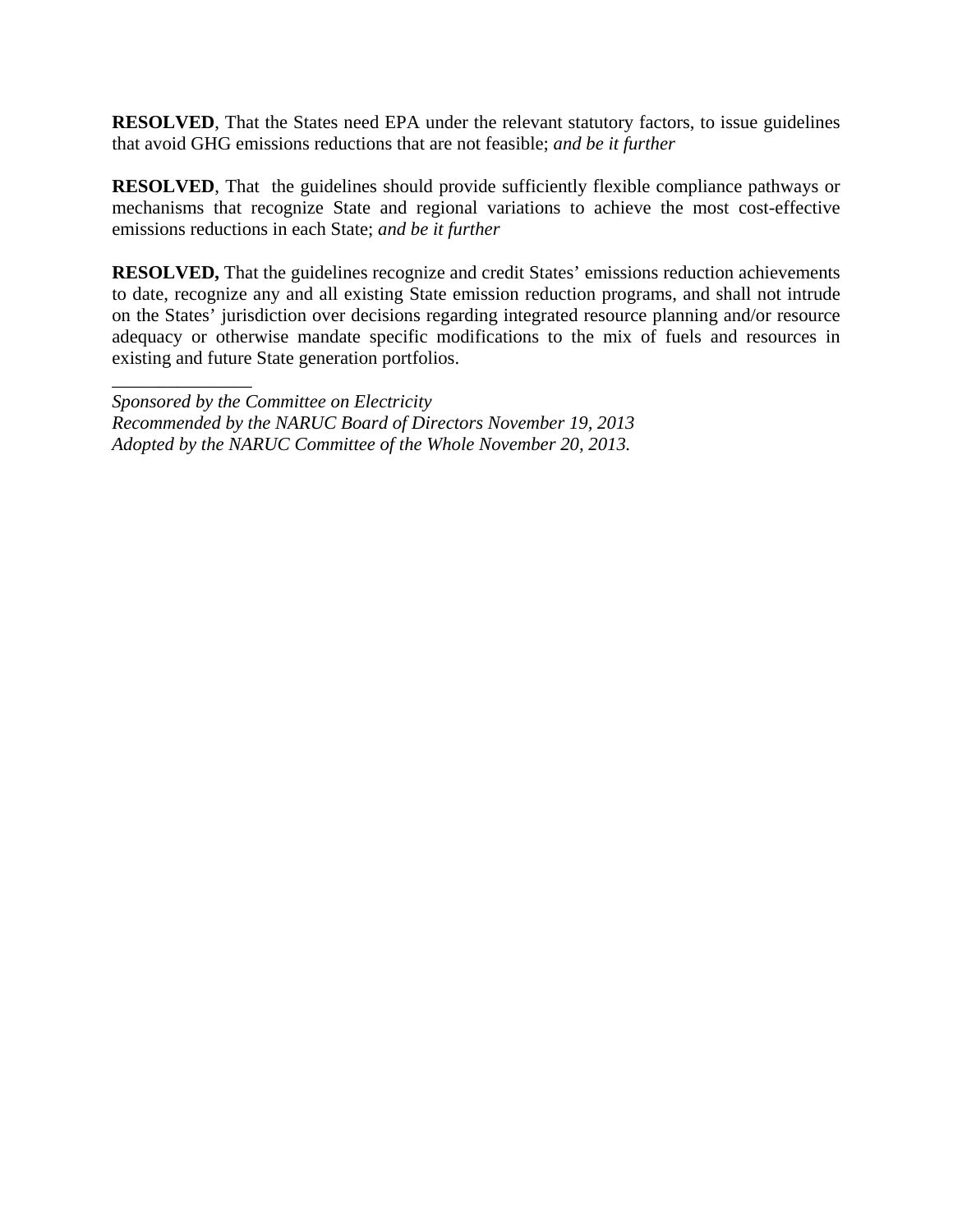### *Appendix B*

# *Resolution Recognizing the Importance of Nuclear Power in Meeting Greenhouse Gas Goals*

**WHEREAS**, Reliable, clean and affordable electricity is vital to local, State, and national economic growth, jobs, and the overall interests of citizens; *and* 

**WHEREAS**, As demonstrated during the Polar Vortex of 2014, maintaining reliability and fuel diversity; while ensuring compliance with proposed carbon reduction rules, are common challenges for our States and we jointly recognize the need to maintain the existing, baseload nuclear generation fleet; *and* 

**WHEREAS**, Nuclear power plants provide approximately 20% of the nation's total electricity generation, and can provide carbon-free electricity for decades into the future; *and*

**WHEREAS**, On June 2, 2014, the United States Environmental Protection Agency (EPA) issued proposed regulations for reducing greenhouse gas (GHG) emissions from existing power plants, known as the Clean Power Plan, in which EPA identified the avoidance of the retirement of existing nuclear capacity as one of the "best system of emission reduction" (BSER) methods;<sup>7</sup> *and* 

**WHEREAS**, EPA states in its proposed regulations that policies "that…discourage premature retirement of nuclear capacity could be useful elements of GHG reduction strategies and are consistent with current industry behavior;" 8 *and*

**WHEREAS**, Nuclear energy has played a substantial role in the achievement of existing GHG State or regional emission reduction goals to date, and continued operation of nuclear power plants is vital to States' ability to economically meet new federal regulations, and provides an essential tool to manage risks associated with potential GHG emissions reduction requirements; *and*

**WHEREAS**, In the absence of a public safety or environmental concern, the premature shutdown of these valuable assets may cause economic, social, reliability and environmental harm to families and businesses; *and*

**WHEREAS**, The United States Department of Energy, grid operators, and Federal Energy Regulatory Commission (FERC) commissioners have cautioned that the premature shutdown of nuclear power plants could jeopardize both the nation's electric reliability and the ability to timely address climate change; *and*

**WHEREAS**, The EPA's proposed GHG regulations for existing power plants would lower a State's allowed GHG emissions rate by counting approximately 6 percent of its nuclear capacity as being "at risk" and including this zero-carbon energy in the goal-setting formula, leading to lower (more stringent) emission rate targets for States that have nuclear power plants; *and*

 $\overline{a}$ 

<sup>7</sup> ENVIRONMENTAL PROTECTION AGENCY, 40 CFR Part 60, [EPA-HQ-OAR-2013-0602; RIN 2060- AR33, Carbon Pollution Emission Guidelines for Existing Stationary Sources: Electric Utility Generating Units, June 2, 2014, at p. 114.

<sup>8</sup> *Id*., at p. 151-152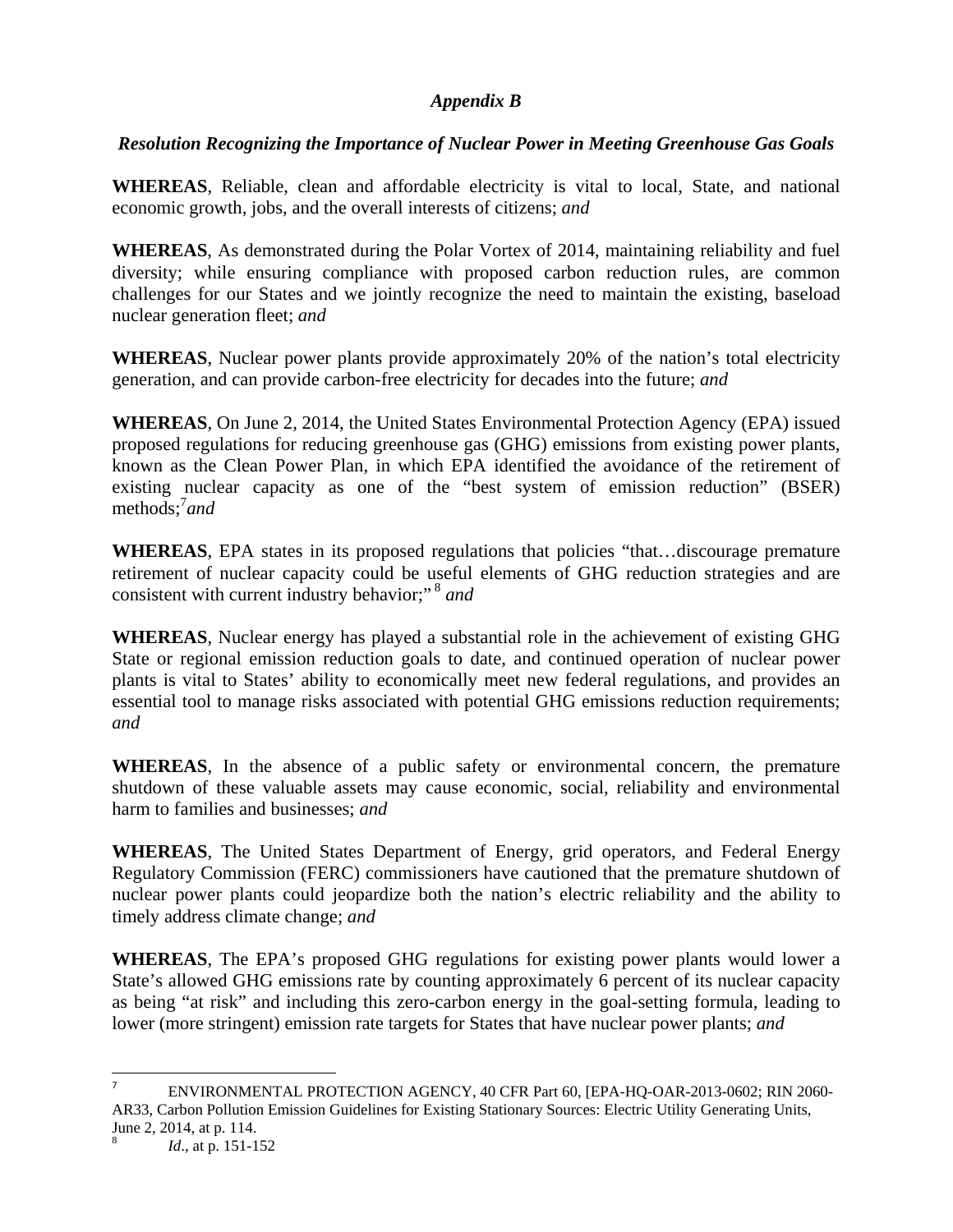**WHEREAS**, The EPA's proposed rule treats new nuclear power plants under construction as though they are already operating, and uses their output in the rate-setting formula, which drives down the States' emission rate goals, *and*

**WHEREAS**, State commission actions to approve the uprating of existing nuclear power plants or the siting of new nuclear power plants have and will play a substantial role in GHG emissions reduction goals; *now, therefore be it*

**RESOLVED**, That the National Association of Regulatory Utility Commissioners, convened at its 126th Annual Meeting in San Francisco, California, urges the EPA, to the extent it regulates carbon from existing power plants under Section 111(d) of the Clean Air Act, to adopt final GHG rules and regulations that: 1) will encourage States to preserve, life-extend, and expand existing nuclear generation; and 2) remove the generic approximately 6 percent at-risk nuclear and nuclear under construction from the calculation of State-specific emissions targets; *and be it further*

**RESOLVED**, That, to the extent the EPA regulates carbon from existing power plants under Section 111(d) of the Clean Air Act, that States may include in compliance plans and thus receive emissions credit related to all output of new nuclear capacity (including uprates of existing plants) that begins operating after the issuance date of the proposed rule.

*Sponsored by the Committee on Electricity Recommended by the NARUC Board of Directors November 18, 2014 Adopted by the NARUC Committee of the Whole November 19, 2014*

*\_\_\_\_\_\_\_\_\_\_\_\_\_\_\_\_\_\_\_\_\_\_\_\_\_\_\_\_\_\_\_\_*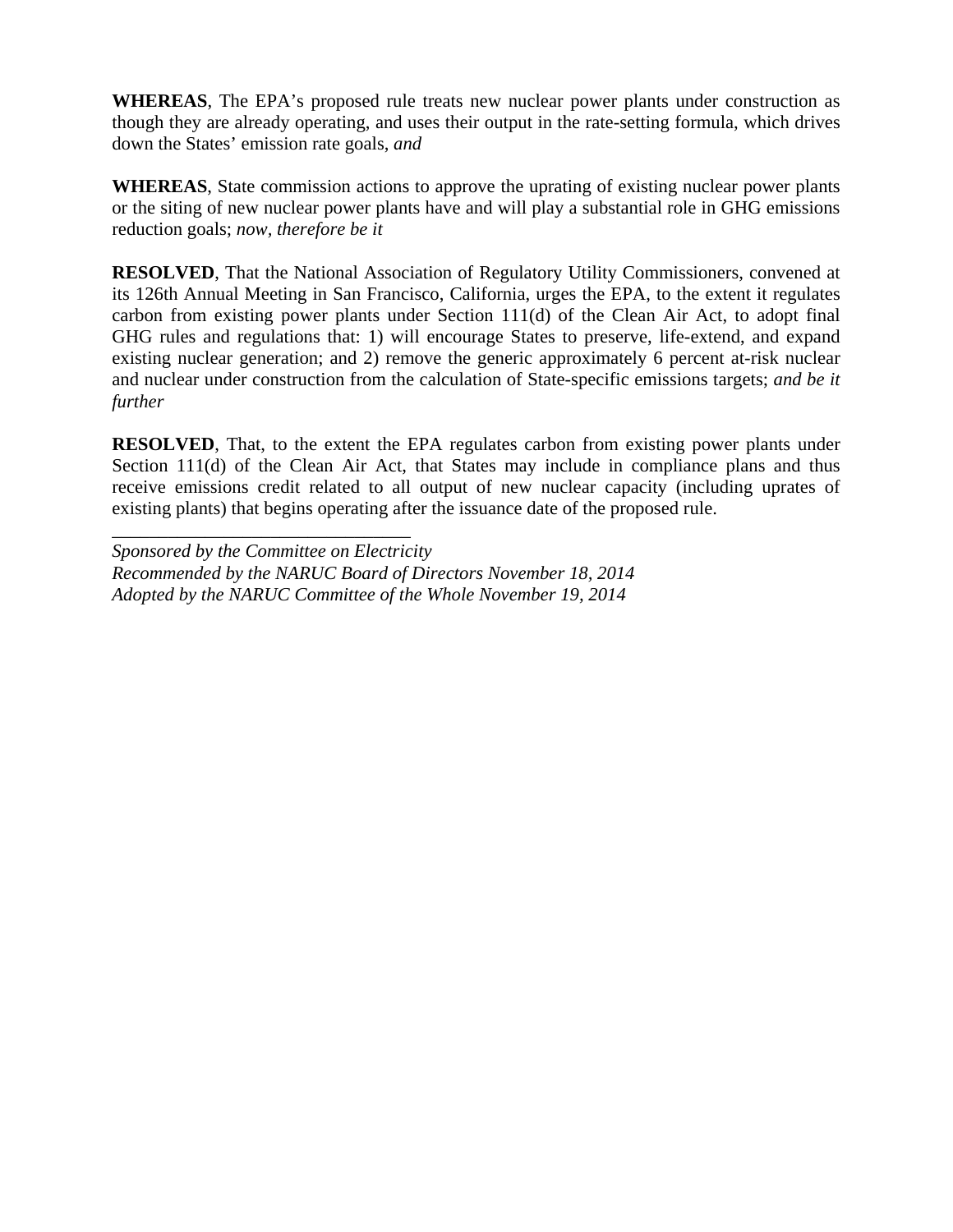### *Appendix C*

# *Resolution Regarding the Water-Energy Nexus*

**WHEREAS**, The water-energy nexus describes a close relationship between two critically important sectors of the economy; *and*

**WHEREAS,** Today's energy extraction and electricity production processes require a tremendous amount of water; *and* 

**WHEREAS,** The treatment and delivery of water and wastewater services requires a significant amount of energy, representing about four percent of all U.S. energy consumption each year, a share that could rise significantly as a result of the antiquated and inefficient nature of U.S. water and wastewater infrastructure, as evaluated by the American Society of Civil Engineers in its 2013 Report Card on U.S. Infrastructure; *and*

**WHEREAS**, Numerous research and government organizations, including the U.S. Department of Energy, have highlighted a range of opportunities for companies, including regulated utilities in both sectors to work together and with regulatory counterparts at the State and federal levels to provide efficiencies in water and energy usage in their respective industries; *and*

**WHEREAS,** Many newer thermoelectric power plants use significantly less water as a result of cooling processes that reuse water and other alternative methods; *and*

**WHEREAS,** Many energy production States are innovating and adopting new environmental quality standards that are aimed at promoting efficient water usage; *and*

**WHEREAS,** State regulatory commissions are encouraging that water used in the energy production process be recycled rather than disposed of; *and*

**WHEREAS,** Efforts by water utilities to enhance efficiency by replacing outdated water pumps, integrating "smart" information and communication technologies to identify leaks in real time and streamline other processes, and using a greater share of alternative energy to fuel operations, among other initiatives, have already yielded measurable reductions in the amount of energy used to deliver water and wastewater services; *and*

**WHEREAS**, The EPA is currently considering rules to reduce emissions of carbon dioxide from existing stationary sources throughout the country; *and*

**WHEREAS**, A provision of the EPA's proposed rules would provide States with considerable latitude to design programs to meet federally-mandated targets for cutting Statewide emissions; *and*

**WHEREAS**, States possess many of the tools needed to implement policies, programs, and incentives, to fully employ the water-energy nexus for the purposes of enhancing energy efficiency efforts that could also yield more reliable service, stable rates for consumers, and lower carbon emissions for States and the country as a whole; *and*